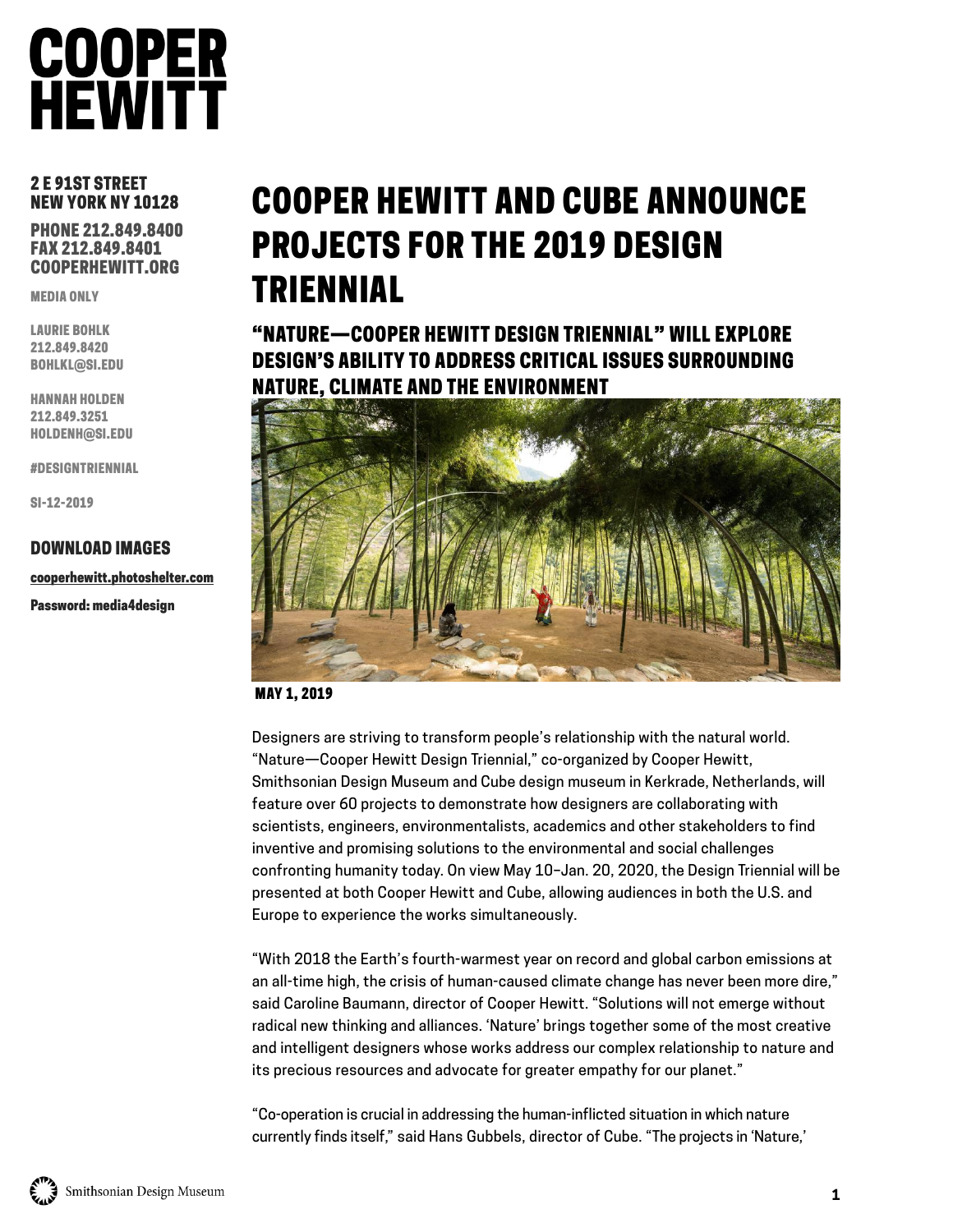which we have brought together with Cooper Hewitt over the past three years, show great inventiveness. This carries the promise that we can bring human behavior back in line with nature again. Co-operation between design, science and technology thus can turn the tide for our planet."

The exhibition is organized into seven sections, which describe designers' strategies in working with nature: **Understand, Simulate, Salvage, Facilitate, Augment, Remediate** and **Nurture.**

**Understand** focuses on how designers mediate scientific knowledge to enhance humanity's understanding of nature. Highlights include:

- **Curiosity Cloud** by Austrian design duo Mischer'Traxler, which celebrates biodiversity while inviting meditation on nature's fragility. The installation is composed of glass bulbs, each containing a handmade insect species that is native to New York. When visitors walk through the installation, the insects flutter.
- National Design Award-winner Stamen Design's **Metagenomic Data Visualization**, a software that accelerates the pace of scientific discoveries by generating user-friendly genome summaries from data gathered from any given microbial sample. The tool is currently used by scientists at the Banfield Lab at University of California, Berkeley.

**Simulate** offers advances in scientific understanding and technology that enable designers to simulate nature. Highlights include:

- **Resurrecting the Sublime** by artists Alexandra Daisy Ginsberg and Sissel Tolaas, and synthetic biologist Christina Agapakis of Ginkgo Bioworks, the smell of extinct flowers using DNA from specimens preserved at the Harvard University Herbaria.
- Dresses from the **Biomimicry and Quantum Vibration collections** designed by threeASFOUR (Gabriel Asfour, Angela Donhauser, Adi Gil) and Travis Fitch that exemplify how 3-D printing allows designers to mimic complex organic structures.

**Salvage** explores how humanity's impact on the planet is galvanizing designers to reclaim and repurpose raw materials. Highlights include:

- Shahar Livne's **Metamorphism** vessel series, which envisions a future in which craftspeople will harvest the petroleum-based plastics that pollute the oceans and kill sea life as a new, abundant natural resource. To create the series, Livne mined discarded plastics and other materials to create a new material named Lithoplast.
- **AIR-INK**—a project spearheaded by Anirudh Sharma, co-founder of Graviky Labs—collects CO2 emissions from fossil-fuel powered cars and diesel engines and purifies the emissions into a carbon pigment. The pigment is manufactured into an ink, with one bottle equaling 45 minutes of air pollution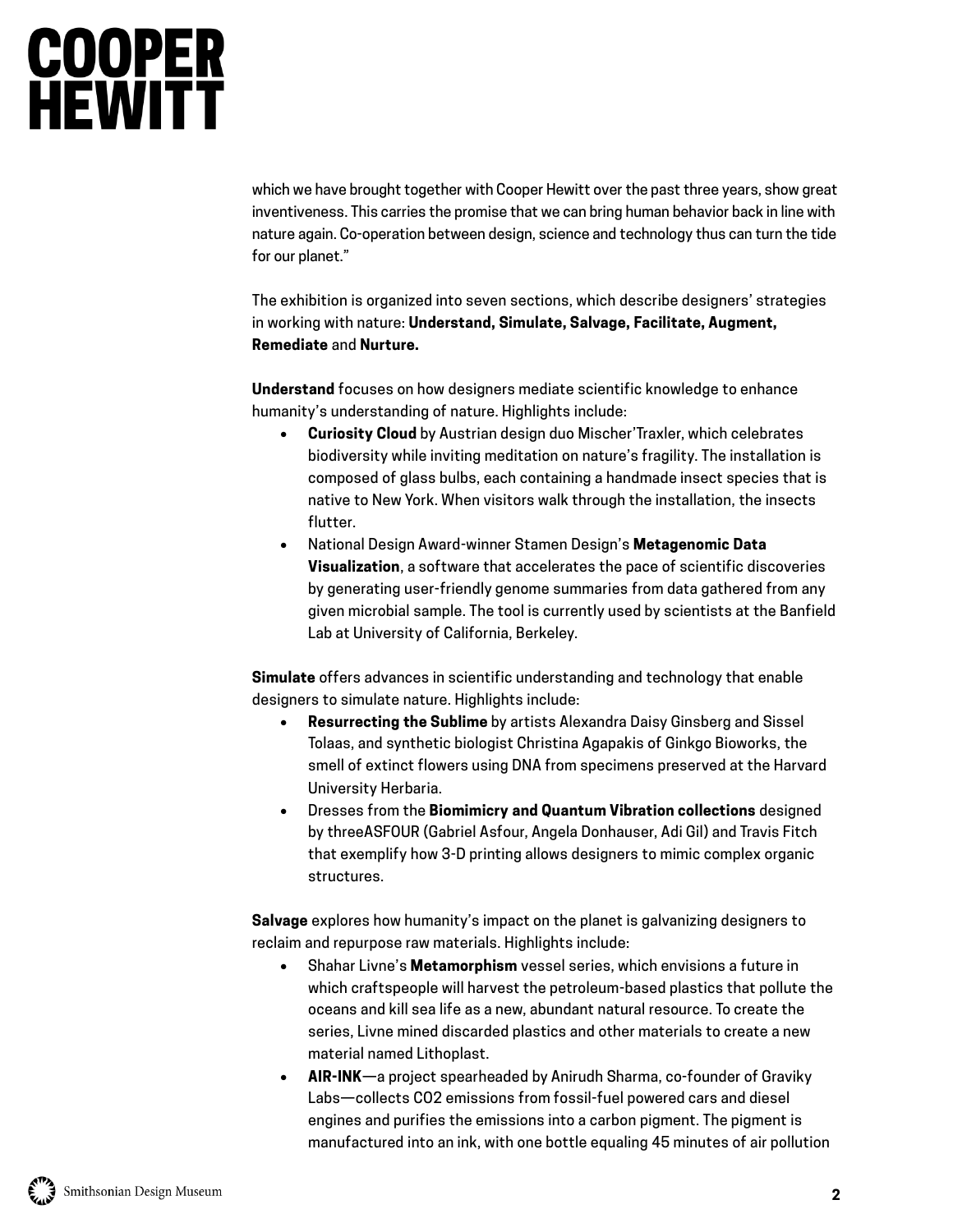caused by a car.

In **Facilitate**, designers embrace nature's dynamic forces to promote biological growth in architecture and products. Highlights include:

- **Eco-Engineered Hexagonal Seawall Tiles** designed by Reef Design Labs, which are made from marine concrete formed with grooves, textures and ridges that foster marine life. Once installed on existing sea walls, which are too smooth to be habitable to most organisms, the tiles promote biodiversity in the natural ecosystem.
- **Bamboo Theater** by Xu Tiantian, founder of the Beijing-based firm DnA\_Design and Architecture, is a living structure located in a rural village in China that treats nature like a partner rather than a resource. The open-air theater has walls of living bamboo that villagers bend and weave inward to form a vaulted space.

**Augment** features projects that harness nature's capabilities to enhance objects, buildings and the human body. Highlights include:

- **Fantasma** by AnotherFarm probes the intersection of fashion and biotechnology. In collaboration with Japanese scientists and weavers from the 300-year-old Hosoo textile manufactory, the team creates garments from transgenic glowing silk, made by injecting silkworm eggs with jellyfish or coral DNA.
- Neri Oxman's **Aguahoja**, which exemplifies the National Design Award winner's advancement of material ecology, a design approach that seeks to unify nature's material intelligence with engineering, computation and digital fabrication. The project culminates in a pavilion made from 3-D printed panels of plant cellulose and chitosan, a material made from the chitin present in invertebrate shells.

In **Remediate**, designers present works that attempt to slow, stop and reverse the negative impacts of humanity's footprint on the planet. Highlights include:

- Terreform ONE's **Monarch Sanctuary** will propose new urban habitats for monarch butterflies, whose wild populations are being decimated by climate change.
- Designer Jae Rhim Lee's **Infinity Burial Suit**, which offers a sustainable alternative to burials. The organic cotton suit contains natural, biodegradable materials that assist in breaking down toxins present in the human body.

Projects in **Nurture** seek a broader realignment with the planet and challenge us to respect nature rather than dismiss it. Highlights include:

 **Nanobionic Plant Project: Ambient Illumination** developed by chemical engineer Michael Strano and architect Sheila Kennedy, who seek to illuminate the world with plants. Through a combination of nanotechnology, plant biology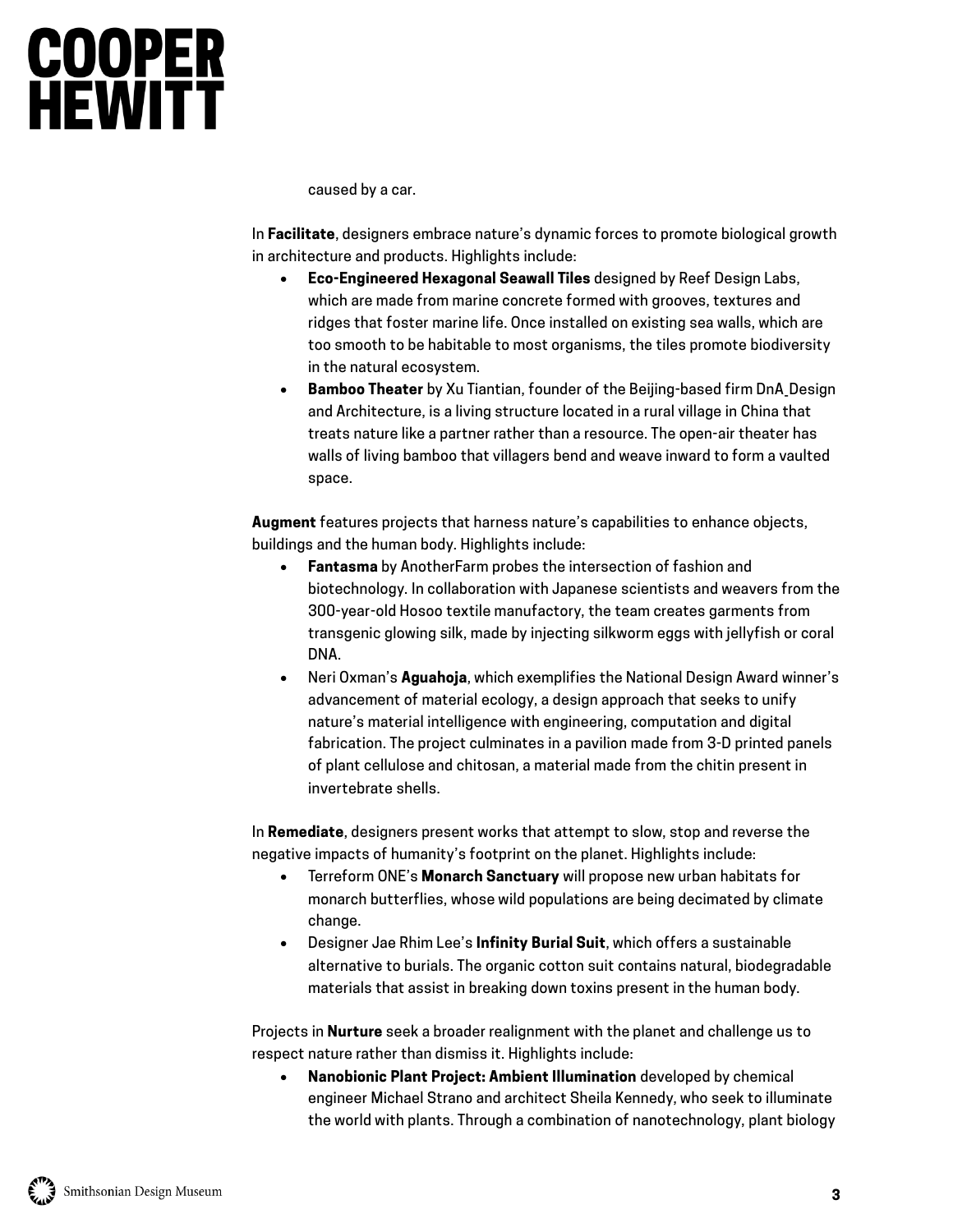and gardening, these bioluminescent plants may one day provide lighting for homes.

 **The Substitute**, an installation by Alexandra Daisy Ginsberg that digitally resurrects the extinct male Northern white rhino using artificial intelligence and state-of-the-art visual effects. Scientists are seeking to resurrect the species from the brink of extinction using genetic engineering and surrogate gestation. But as Ginsberg points out, the survival of the species will depend on social, not genetic, engineering. The project is a commentary on the human preoccupation with creating new life forms while neglecting existing ones.

### **SPECIAL INSTALLATIONS**

Cooper Hewitt's Arthur Ross Terrace and Garden will feature two large-scale, sitespecific installations unique to the U.S. presentation of the Design Triennial. **The Tree of 40 Fruit** by artist Sam Van Aken will blossom with apples, pears, plums, peaches, cherries and apricots. The tree is like a beautiful bouquet, created using centuries-old grafting techniques to preserve dozens of heirloom and rare fruit varieties threatened by industrial fruit production. **Petrified River** by the architects of Ensamble Studio is a 40-foot-long concrete "river" bookended by a "pond" and "hill" that represent the transformation process of Manhattan from wild nature to an urbanized flattened landscape. It is a petrified metaphor for the rich landscape that was once Mannahatta or "island of many hills."

Complementing the Design Triennial, Cooper Hewitt's second-floor galleries will be devoted to a rotating presentation of objects from the museum's expansive holdings of over 210,000 objects. "**Nature by Design: Selections from the Permanent Collection**" opens this spring and celebrates nature as perhaps the longest-continuing and most global sources of design inspiration. Spanning from the 16th century to the present, "Nature by Design" features extraordinary textiles, furniture, pattern books, jewelry and more to show how designers have interpreted nature's rich beauty and complex science.

### **PUBLICATION**

A 240-page book, *Nature: Collaborations in Design*, will be published by Cooper Hewitt and Cube, and distributed in the U.S. by Artbook | D.A.P. and worldwide by Thames & Hudson UK. Designed by Neil Donnelly, more than 300 photographs, illustrations and content from data visualizations will illustrate seven essays, which explain and explore designers' strategies around understanding, simulating, salvaging, facilitating, augmenting, remediating and nurturing nature. Four conversations between scientists and designers—including George Church with Alexandra Daisy Ginsberg, and Michael John Gorman with Koert van Mensvoort—delve into topics related to synthetic biology, scientific versus design lexicon and recent shifts in the meaning of nature. Retail: \$40. Available from SHOP Cooper Hewitt.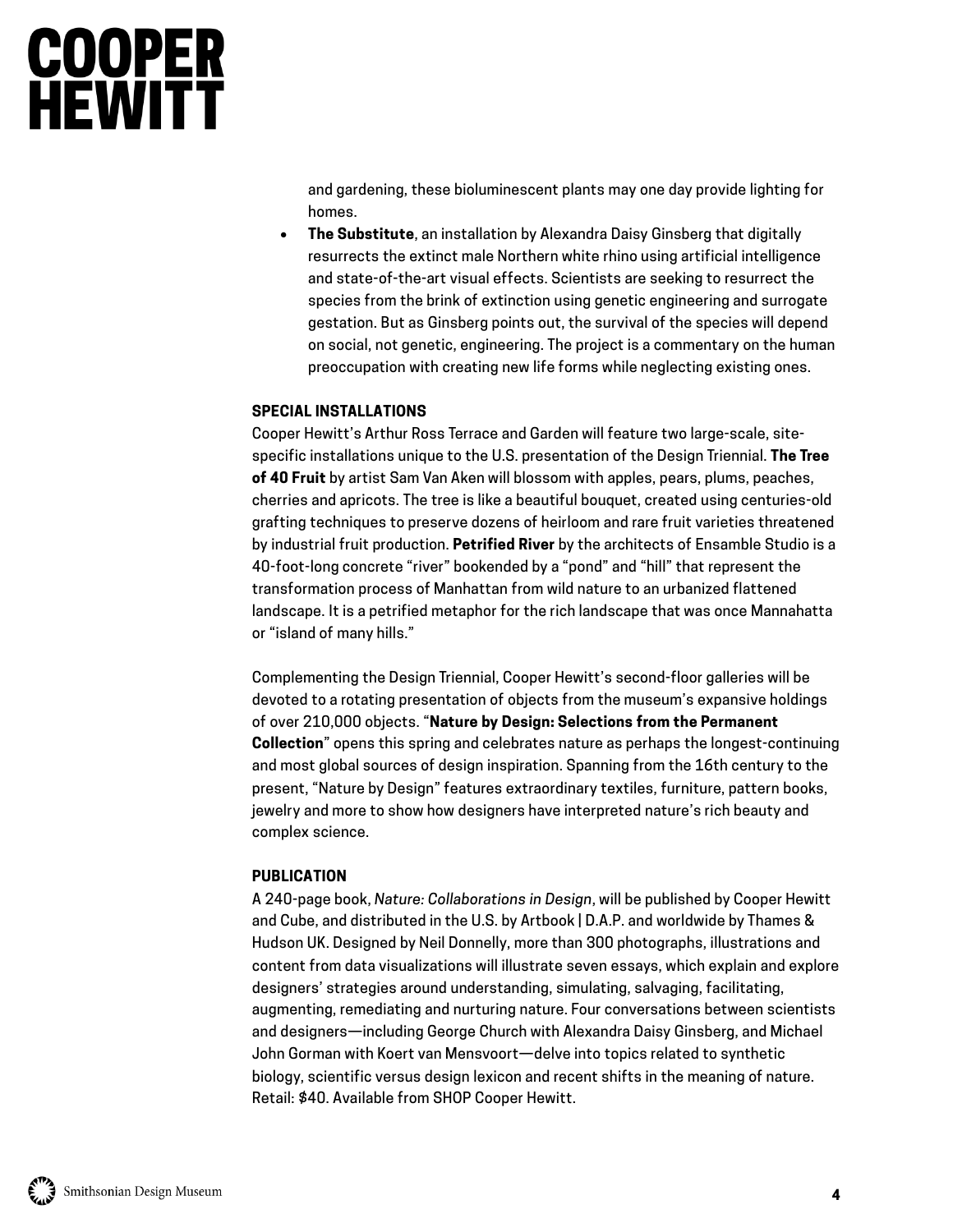### **PUBLIC PROGRAMS AND SPECIAL EVENTS**

Cooper Hewitt's educational programs will engage audiences of all ages in conversations and workshops that amplify the themes of the Design Triennial. Programs include curator-led tours, an intergenerational Morning at the Museum, evening panel discussions and the 2019 High School Design Competition with Target, which challenges students around the country to design (or redesign) a nature-based solution to a global program. Cooper Hewitt's friends and supporters will gather June 6 for a Garden Party in honor of "Nature," and the popular outdoor summer concert series Cocktails at Cooper Hewitt will activate the Arthur Ross Terrace and Garden with music and performance inspired by the Design Triennial.

## **ABOUT THE DESIGN TRIENNIAL**

"Nature—Cooper Hewitt Design Triennial" is the sixth installment of the series inaugurated in 2000 that looks at new developments in design as they surface in studios, fairs, shops, galleries and media around the world. "Nature" was developed by a cross-institutional curatorial team that includes Cooper Hewitt's Caitlin Condell, associate curator and head of Drawings, Prints & Graphic Design; Andrea Lipps, assistant curator of contemporary design; Matilda McQuaid, deputy director of curatorial and head of Textiles; and Cube's Gene Bertrand, program and development director, and Hans Gubbels, director of Cube. In organizing "Nature," the curators engaged a panel of international advisors: Aric Chen, Professor, College of Design & Innovation, Tongji University, and Curator-at-Large, M+ (Hong Kong); Michael John Gorman, founder, BIOTOPIA Museum (Munich); Suzanne Lee, chief creative officer, Modern Meadow (New York); Ravi Naidoo, founder, Interactive Africa (Cape Town); Simone Rothman, founder and CEO, FutureAir (New York); and Barbara Stauffer, chief of community programs, National Museum of Natural History (Washington, D.C.).

"Nature—Cooper Hewitt Design Triennial" is made possible by support from The Ainslie Foundation. Additional support is provided by Amita and Purnendu Chatterjee, the August Heckscher Exhibition Fund, the Esme Usdan Exhibition Endowment Fund, and the Creative Industries Fund NL.

Funding is also provided by the Consulate General of the Netherlands in New York as part of the Dutch Culture USA program, and by the New York State Council on the Arts with the support of Governor Andrew M. Cuomo and the New York State Legislature.

## **ABOUT COOPER HEWITT, SMITHSONIAN DESIGN MUSEUM**

Cooper Hewitt is America's design museum. Inclusive, innovative and experimental, the museum's dynamic exhibitions, education programs, master's program, publications and online resources inspire, educate and empower people through design. An integral part of the Smithsonian Institution—the world's largest museum and research complex—Cooper Hewitt is located on New York City's Museum Mile in the historic, landmark Carnegie Mansion. Steward of one of the world's most diverse and comprehensive design collections—over 210,000 objects that range from an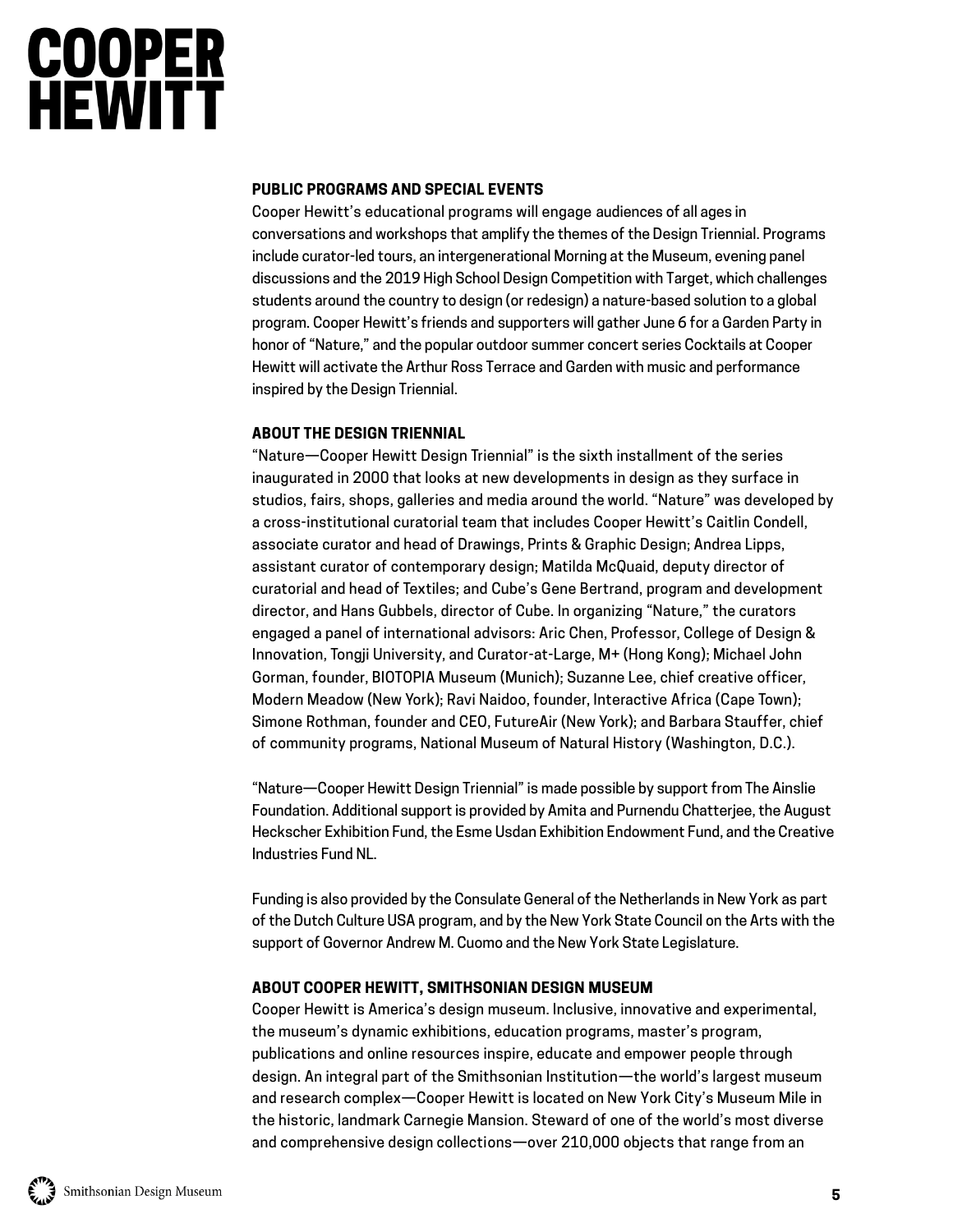ancient Egyptian faience cup dating to about 1100 BCE to contemporary 3D-printed objects and digital code—Cooper Hewitt welcomes everyone to discover the importance of design and its power to change the world. Cooper Hewitt knits digital into experiences to enhance ideas, extend reach beyond museum walls, and enable greater access, personalization, experimentation and connection.

Cooper Hewitt is located at 2 East 91st Street at Fifth Avenue in New York City. Hours are Sunday through Friday, 10 a.m. to 6 p.m., and Saturday, 10 a.m. to 9 p.m. The Arthur Ross Terrace and Garden, accessible without an admissions ticket, opens at 8 a.m., Monday through Friday. The Tarallucci e Vino café is open Monday through Friday, 8 a.m. to 5 p.m., Saturday, 10 a.m. to 7 p.m., and Sunday, 10 a.m. to 6 p.m. The museum is closed on Thanksgiving Day and Christmas Day. Public transit routes include the Lexington Avenue 4, 5 and 6 subways (86th or 96th Street stations), the Second Avenue Q subway (96th Street station), and the Fifth and Madison Avenue buses. Adult admission, \$16 in advance via [tickets.cooperhewitt.org,](http://tickets.cooperhewitt.org/) \$18 at door; seniors, \$10 in advance via [tickets.cooperhewitt.org,](http://tickets.cooperhewitt.org/) \$12 at door; students, \$7 in advance via [tickets.cooperhewitt.org,](http://tickets.cooperhewitt.org/) \$9 at door; visitors with disabilities, \$10. Cooper Hewitt members and children younger than age 18 are admitted free. Pay What You Wish every Saturday, 6 to 9 p.m. The museum is fully accessible.

For further information, call (212) 849-8400, visit Cooper Hewitt's website at [www.cooperhewitt.org](http://cooperhewitt.org/) and follow the museum on [www.twitter.com/cooperhewitt,](http://www.twitter.com/cooperhewitt,) [www.facebook.com/cooperhewitt](http://www.facebook.com/cooperhewitt) and [www.instagram.com/cooperhewitt.](http://www.instagram.com/cooperhewitt)

### **ABOUT CUBE DESIGN MUSEUM**

Cube is Holland's first museum entirely dedicated to design. Cube displays meaningful design that has an impact on the world. A visit to Cube will provide an insight into the design process and it will inspire visitors to take an active part in thinking about shaping the world. Cube does not only stage exhibitions of trend-setting international and European design, it also functions as a multidisciplinary laboratory where visitors can join students and designers working on innovative product design. For further information, visit Cube's website at www.cubedesignmuseum.nl/en.

# # #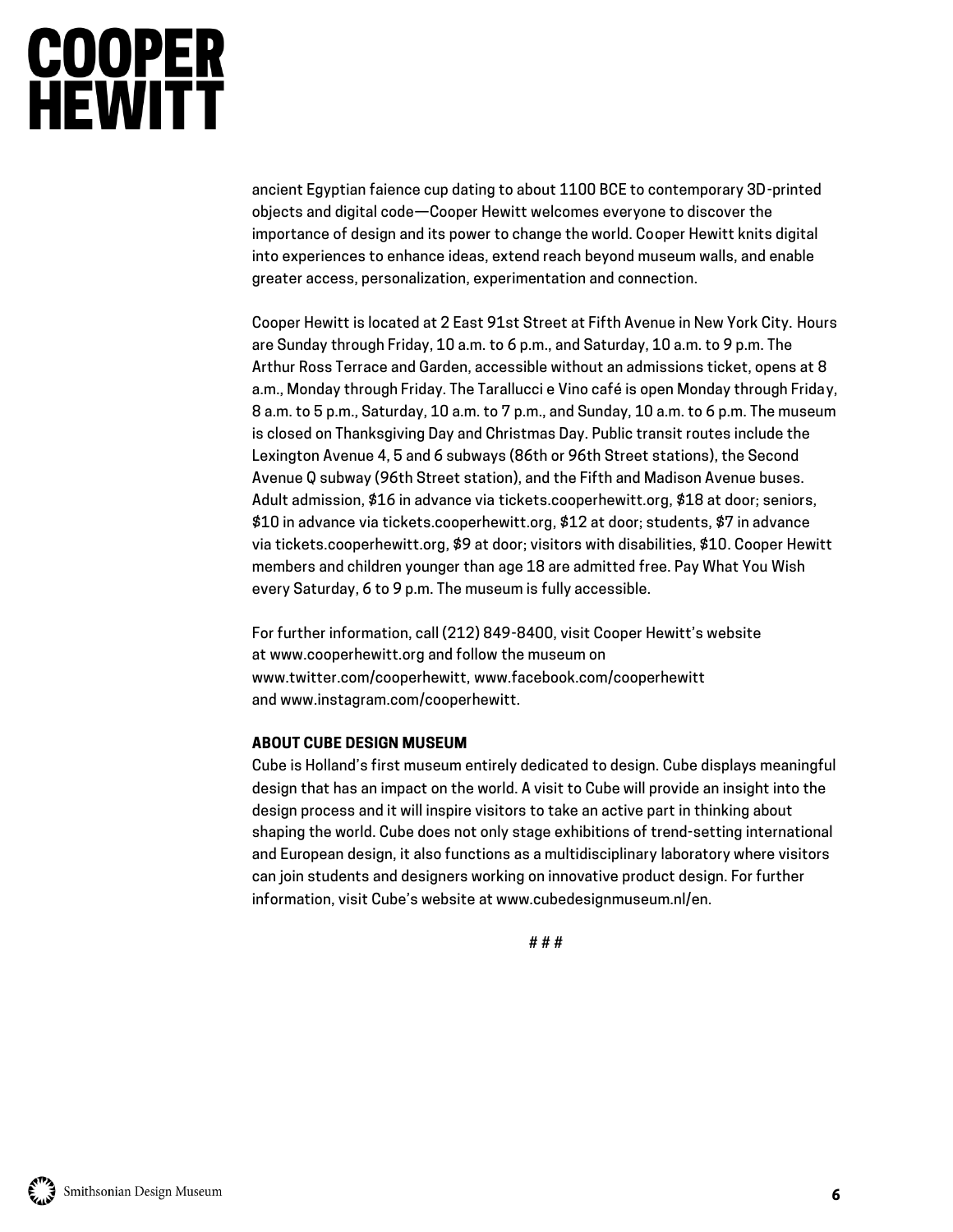## **COOPER HEWITT**

## 2 E 91ST STREET NEW YORK NY 10128

PHONE 212.849.8400 FAX 212.849.8401 COOPERHEWITT.ORG

MEDIA ONLY

LAURIE BOHLK 212.849.8420 BOHLKL@SI.EDU

HANNAH HOLDEN 212.849.3251 HOLDENH@SI.EDU

#DESIGNTRIENNIAL

SI-13-2019

## FACT SHEET

## PROJECTS FEATURED IN "NATURE—COOPER HEWITT DESIGN TRIENNIAL" CO-ORGANIZED WITH CUBE DESIGN MUSEUM

## **UNDERSTAND**

- Kim Albrecht and Barabási Lab, Northeastern University (Germany and United States) | **VISUALIZING THE COSMIC WEB, 2016**
- Stella Mutegi and Kabage Karanja, Cave (Kenya) | **ANTHROPOCENE MUSEUM, 2017–19**
- Antón García-Abril and Débora Mesa, Ensamble Studio (Spain and United States) | **PETRIFIED RIVER, 2019**
- Tracy Fullerton, Game Innovation Lab, University of Southern California (United States) | **WALDEN, A GAME, 2017**
- Aliki van der Kruijs (The Netherlands) | **MADE BY RAIN, 2012–ONGOING**
- Giorgia Lupi, Accurat and Kaki King (Italy and United States) | **BRUISES: THE DATA WE DON'T SEE, 2018**
- Katharina Mischer and Thomas Traxler, Mischer'Traxler Studio (Austria) | **CURIOSITY CLOUD, 2015–19**
- Eric Rodenbeck, Stamen Design for Banfield Laboratory, University of California, Berkeley (United States) | **METAGENOMIC DATA VISUALIZATION, 2016**
- Thomas Thwaites (United Kingdom) | **GOATMAN, 2014–16**
- Charles Reilly, Wyss Institute for Biologically Inspired Engineering, Harvard University (United States) | **CHOREOGRAPHY OF LIFE, 2019**
- James C. Weaver, Wyss Institute for Biologically Inspired Engineering, Harvard University (United States) | **ELECTRON MICROGRAPHS, 2019**

## **SIMULATE**

- Bastian Schafer, Airbus, David Benjamin, The Living, Autodesk and AP Works (The Netherlands, United States, and Germany) | **BIONIC PARTITION, 2016– ONGOING**
- Adam E. Jakus and Ramille Shah, Dimension Inx LLC and Adam Jakus Technology as Art (United States) | **3D-PAINTED HYPERELASTIC BONE, 2015–ONGOING**
- Festo AG & Co. KG (Germany) **| BIONICANT, 2018**
- Christina Agapakis, Alexandra Daisy Ginsberg, Sissel Tolaas (United States, United Kingdom, and Norway) with support from IFF Inc. and Ginko Bioworks, Inc. | **RESURRECTING THE SUBLIME, 2018–19**
- Alexandra Kehayoglou (Argentina) | **SANTA CRUZ RIVER, 2017**
- Mathieu Lehanneur (France) | **CIRCULAR LOW TABLE XXL, OCEAN MEMORIES, 2017**
- Jifei Ou and Hiroshi Ishii, Tangible Media Group, MIT Media Lab, Massachusetts Institute of Technology (United States) | **CILLLIA, 2017–19**
- Michelin (France) | **VISIONARY CONCEPT TIRE, 2016–19**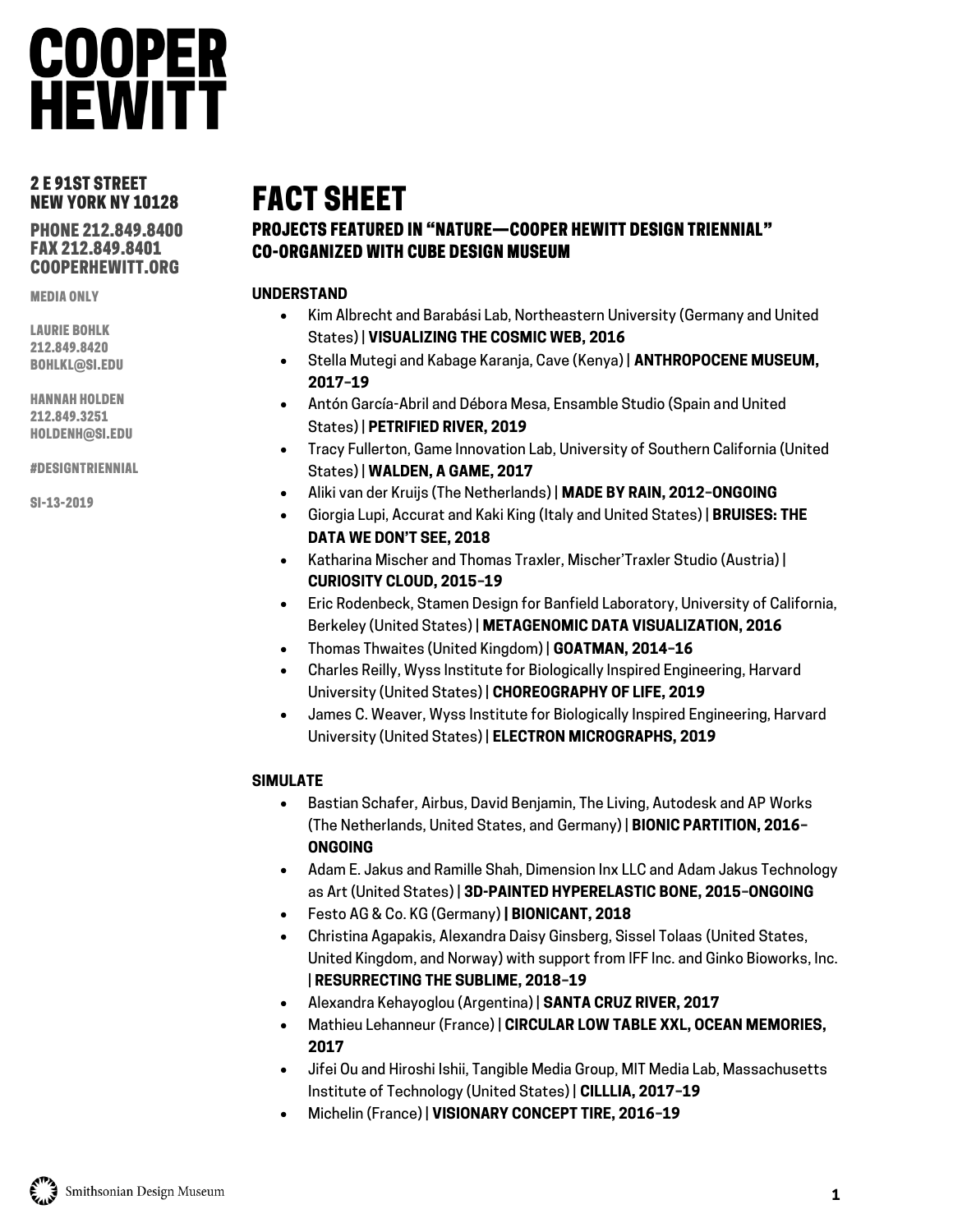- Modern Meadow (United States) | **ZOA PROTOTYPE BIOFABRICATED WALL PANELS, 2019**
- Gabriel Asfour, Angela Donhauser, and Adi Gil, threeASFOUR and Travis Fitch (United States) | **OSCILLATION DRESS, QUANTUM VIBRATION COLLECTION, 2017 and VORONOI DRESS, BIOMIMICRY COLLECTION, 2016**
- David Mooney, Ben Freedman, and Jianyu Li, Mooney Lab for Cell and Tissue Engineering, John A. Paulson School of Engineering and Applied Sciences and Wyss Institute for Biologically Inspired Engineering, Harvard University (United States) | **SEA SLUG BANDAGES, 2017–ONGOING**

## **SALVAGE**

- Adidas and Parley for the Oceans (Germany and United States) | **ULTRABOOST SHOE, 2016–ONGOING**
- Studio Klarenbeek & Dros with Atelier Luma (The Netherlands and France) | **ALGAE LAB, 2018**
- Nadine Sterk and Lonny van Ryswyck, Atelier NL (The Netherlands) | **A WORLD OF SAND, 2010–ONGOING**
- Anirudh Sharma, Graviky Labs (India) | **AIR-INK, 2013–ONGOING**
- Shahar Livne (The Netherlands) | **METAMORPHISM, 2017–ONGOING**
- Julia Lohmann, Violaine Buet, and Jon Lister (Finland, France, and New Zealand) | **DEPARTMENT OF SEAWEED: LIVING ARCHIVE, 2018–ONGOING**
- Kirstie Van Noort (The Netherlands) | **LATITUDE FOR UNIQUENESS SERIES, 2014–ONGOING**
- Nienke Hoogvliet, Studio Nienke Hoogvliet (The Netherlands) | **SEA ME, 2017– ONGOING**

## **FACILITATE**

- Ginger Krieg Dosier, bioMASON (United States) | **BIOCEMENT BRICKS, 2017– ONGOING**
- Amy Congdon (United States) | **TISSUE ENGINEERED TEXTILES, 2015– ONGOING**
- Natsai Audrey Chieza, Faber Futures (United Kingdom) | **PROJECT COELICOLOR: TERROIR 001 and ASSEMBLAGE 002, 2019**
- Alex Goad, Reef Design Lab (Australia) | **ECO-ENGINEERED HEXAGONAL SEAWALL TILES, 2017–ONGOING**
- Open Agriculture Initiative (OpenAg), MIT Media Lab, Massachusetts Institute of Technology (United States) | **PERSONAL FOOD COMPUTER, 2018–ONGOING**
- Erez Nevi Pana (Austria) | **BLEACHED (II), 2018**
- Arturo Vittori, Architecture and Vision and Warka Water Inc. (Italy and United States) | **WARKA WATER TOWER, 2013–ONGOING**
- Xu Tiantian, DnA\_Design and Architecture (China) | **BAMBOO THEATRE, 2015– ONGOING**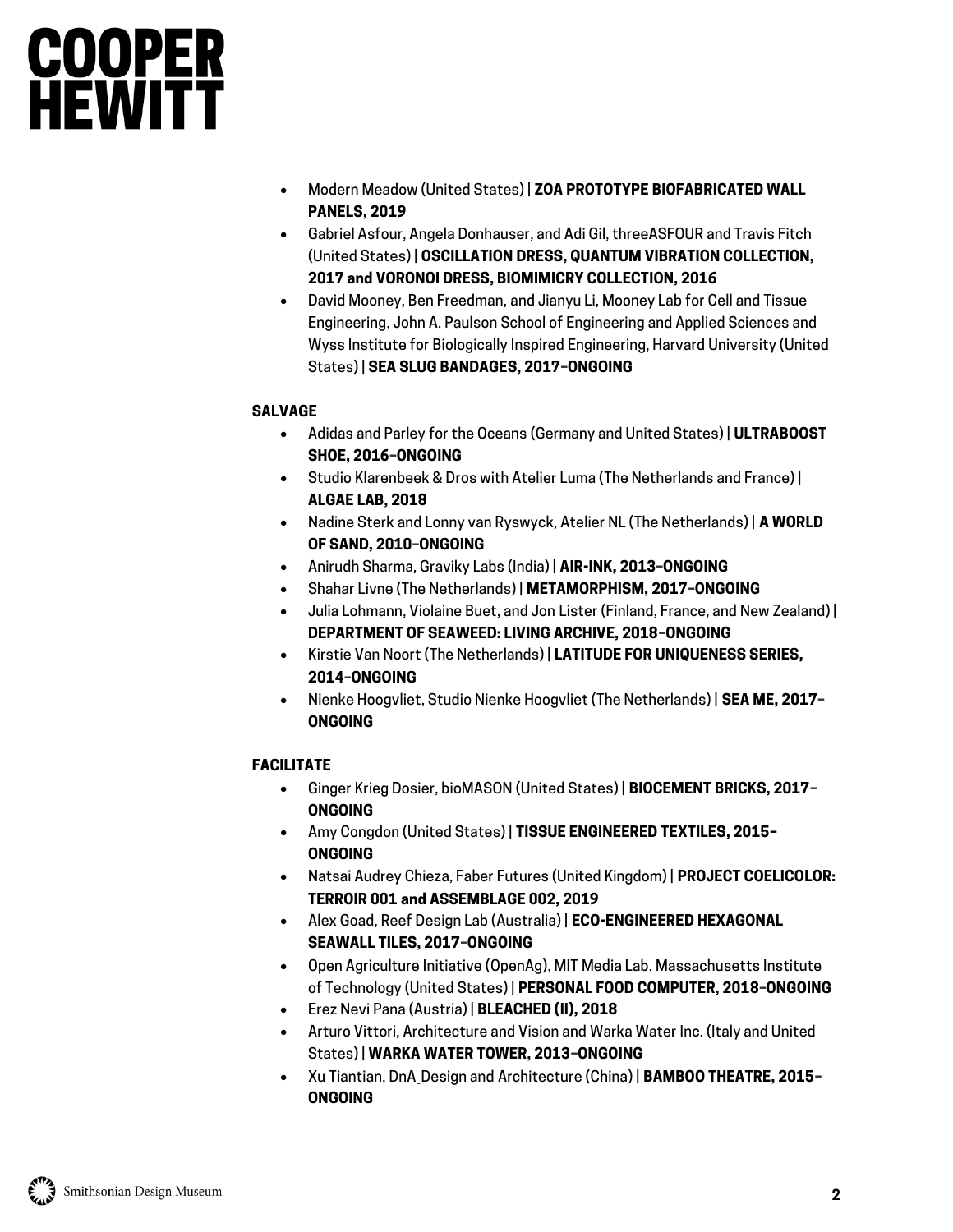## **AUGMENT**

- Sam Van Aken (United States) | **TREE OF 40 FRUIT, 2008–ONGOING**
- AnotherFarm (Japan) | **FANTASMA, 2015–19**
- Guillermo Parada, Tamara Pérez, Sebastián Rozas and Victor Imperiale, gt2P (great things to People) (Chile) | **REMOLTEN N°1: REVOLUTION SERIES, 2017 and WALL-MOUNTED LIGHTS FROM THE SERIES LESS CPP N°2: WALL MURAL 15C, 2018**
- Josiah Zayner, The Open Dictionary Institute (The ODIN) (United States) | **DIY BACTERIAL GENE ENGINEERING CRISPR KIT, 2015–ONGOING**
- Neri Oxman and The Mediated Matter Group, MIT Media Lab, Massachusetts Institute of Technology (United States) | **AGUAHOJA, 2017–19**
- Living Materials Silklab, Tufts University Biomedical Engineering (United States) | **CATALOGUE OF 10 SILK-PROTEIN DERIVED DEVICES AT THE INTERFACE BETWEEN TECHNOLOGY AND LIFE SCIENCES, 2019**
- Oron Catts and Ionat Zurr, The Tissue Culture and Art Project (Australia) | **BIOMESS, 2019**
- Chuck Hoberman, Richard Novak, Elizabeth Calamari, Sauveur Jeanty, and Donald Ingber, Wyss Institute for Biologically Inspired Engineering, Harvard University (United States) | **ORIGAMI MEMBRANE FOR 3D ORGAN ENGINEERING, 2018–ONGOING**

## **REMEDIATE**

- Jae Rhim Lee, Coeio (United States) | **INFINITY BURIAL SUIT, 2008–ONGOING**
- Ulrika K. Stigsdotter, University of Copenhagen (Denmark) | **NACADIA THERAPY FOREST GARDEN, 2011–ONGOING**
- Harvard Biodesign Lab (United States) | **SOFT ROBOTIC GRIP GLOVE, 2015– ONGOING**
- Nienke Hoogvliet, Studio Nienke Hoogvliet (The Netherlands) | **MOURN, 2017– ONGOING**
- Fernando Laposse (Mexico and United Kingdom) | **TOTOMOXLE, 2017–ONGOING**
- Sheng-Hung Lee (Taiwan) | **TETRAPOT 2.0 – THE EVOLUTION OF GREENER SEA DEFENSE, 2015–18**
- Max Liboiron, CLEAR (Civic Laboratory for Environmental Action Research) (Canada) | **BABYLEGS, 2017–19**
- Charlotte McCurdy (United States) | **AFTER ANCIENT SUNLIGHT, 2018**
- Mitchell Joachim and Vivian Kuan, Terreform ONE (United States) | **MONARCH SANCTUARY, 2018–ONGOING**

## **NURTURE**

- Marcos Cruz, Richard Beckett and Javier Ruiz (United Kingdom) | **BIORECEPTIVE CONCRETE PANELS, LONDON, UK, 2017–19**
- Teresa van Dongen (The Netherlands) | **ELECTRIC LIFE, 2018**
- Alexandra Daisy Ginsberg (United Kingdom) | **THE SUBSTITUTE, 2019**
- Jorge Gamboa (Mexico) | **PLASTICEBERG, 2017**